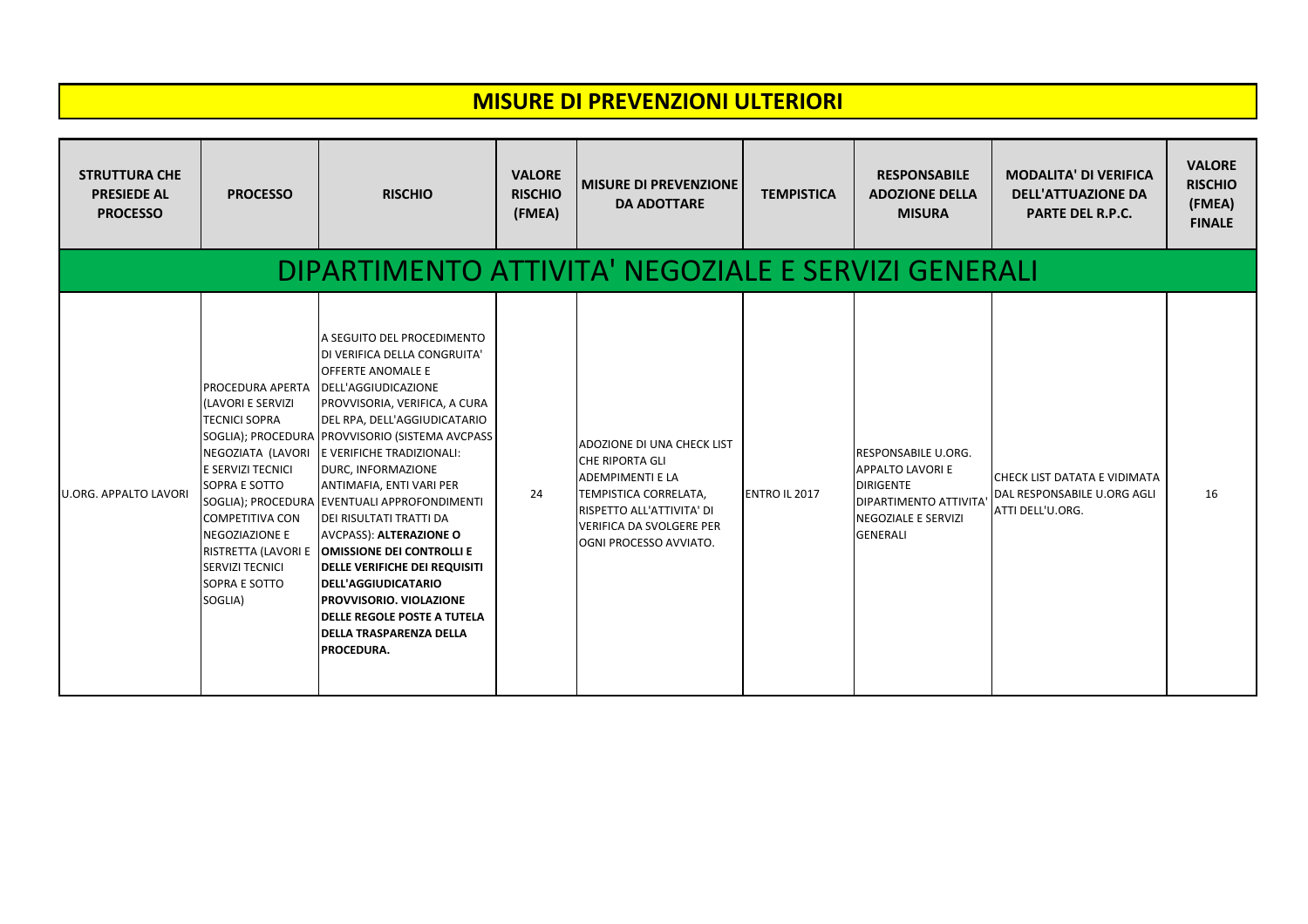| <b>STRUTTURA CHE</b><br><b>PRESIEDE AL</b><br><b>PROCESSO</b>           | <b>PROCESSO</b>                                                                               | <b>RISCHIO</b>                                                                                                                                                                                                                                                                    | <b>VALORE</b><br><b>RISCHIO</b><br>(FMEA) | <b>MISURE DI PREVENZIONE</b><br><b>DA ADOTTARE</b>                                                                                                                                                                                                                                                                                                                                                                                                                                                                                                                                     | <b>TEMPISTICA</b>     | <b>RESPONSABILE</b><br><b>ADOZIONE DELLA</b><br><b>MISURA</b>                               | <b>MODALITA' DI VERIFICA</b><br><b>DELL'ATTUAZIONE DA</b><br><b>PARTE DEL R.P.C.</b> | <b>VALORE</b><br><b>RISCHIO</b><br>(FMEA)<br><b>FINALE</b> |
|-------------------------------------------------------------------------|-----------------------------------------------------------------------------------------------|-----------------------------------------------------------------------------------------------------------------------------------------------------------------------------------------------------------------------------------------------------------------------------------|-------------------------------------------|----------------------------------------------------------------------------------------------------------------------------------------------------------------------------------------------------------------------------------------------------------------------------------------------------------------------------------------------------------------------------------------------------------------------------------------------------------------------------------------------------------------------------------------------------------------------------------------|-----------------------|---------------------------------------------------------------------------------------------|--------------------------------------------------------------------------------------|------------------------------------------------------------|
| <b>U.ORG. GESTIONE</b><br><b>CONTRATTI E SERVIZI</b><br><b>GENERALI</b> | <b>GESTIONE CONTRATTI</b><br>E CONVENZIONI<br>(SOPRA E SOTTO<br><b>SOGLIA</b><br>COMUNITARIA) | INOMINA DEL DIRETTORE<br><b>ESECUZIONE CONTRATTO:</b><br>LIMITATA ROTAZIONE.                                                                                                                                                                                                      | 36                                        | <b>ADOZIONE LINEE GUIDA</b><br>INTERNE PER LA NOMINA DEI<br>DEC.                                                                                                                                                                                                                                                                                                                                                                                                                                                                                                                       | <b>ENTRO IL 2017</b>  | <b>DIRIGENTE</b><br>DIPARTIMENTO ATTIVITA'<br><b>NEGOZIALE E SERVIZI</b><br><b>GENERALI</b> | LINEE GUIDA ADOTTATE.                                                                | 16                                                         |
| <b>U.ORG. GESTIONE</b><br><b>CONTRATTI E SERVIZI</b><br><b>GENERALI</b> | E CONVENZIONI<br><b>(SOPRA E SOTTO</b><br><b>SOGLIA</b><br>COMUNITARIA)                       | RILASCIO DA PARTE DEL DEC<br><b>DELLA VERIFICA DI</b><br>GESTIONE CONTRATTI CONFORMITA': POSSIBILI<br><b>ALTERAZIONI O OMISSIONI</b><br> NELL'ATTIVITA' DI CONTROLLO E<br><b>RENDICONTAZIONE DEL DEC:</b><br><b>MANCATA PROPOSTA</b><br><b>DELL'APPLICAZIONE DELLA</b><br>PENALE. | 36                                        | REDAZIONE DA PARTE DEL DEC<br>DI UN REPORT TRIMESTRALE O<br>SEMESTRALE (A SECONDA DEL<br>TIPO DI CONTRATTO)<br>SULL'ATTIVITA' SVOLTA CON<br>SPECIFICA DEI SEGUENTI<br>ELEMENTI: 1. RESOCONTO<br>RIUNIONI PER IL<br><b>COORDINAMENTO DEL</b><br>SERVIZIO DA SVOLGERE; 2.<br><b>RENDICONTAZIONE COME DA</b><br>CONTRATTO STIPULATO; 3.<br>COMUNICAZIONE DI PROPOSTE<br>DI VARIAZIONI CONTRATTUALI<br>PER ESIGENZE SOPRAVVENUTE;<br>4. PIANIFICAZIONE<br>DELL'ATTIVITA' DELLA<br><b>COMMISSIONE DI CONTROLLO</b><br>DEI SERVIZI DI SUPPORTO AL<br>DEC; 5. RESOCONTO DEL<br>SERVIZIO RESO. | <b>IENTRO IL 2017</b> | <b>DIRIGENTE</b><br><b>NEGOZIALE E SERVIZI</b><br><b>GENERALI</b>                           | DIPARTIMENTO ATTIVITA' TRASMISSIONE DEL REPORT AL<br><b>R.P.C.</b>                   | 16                                                         |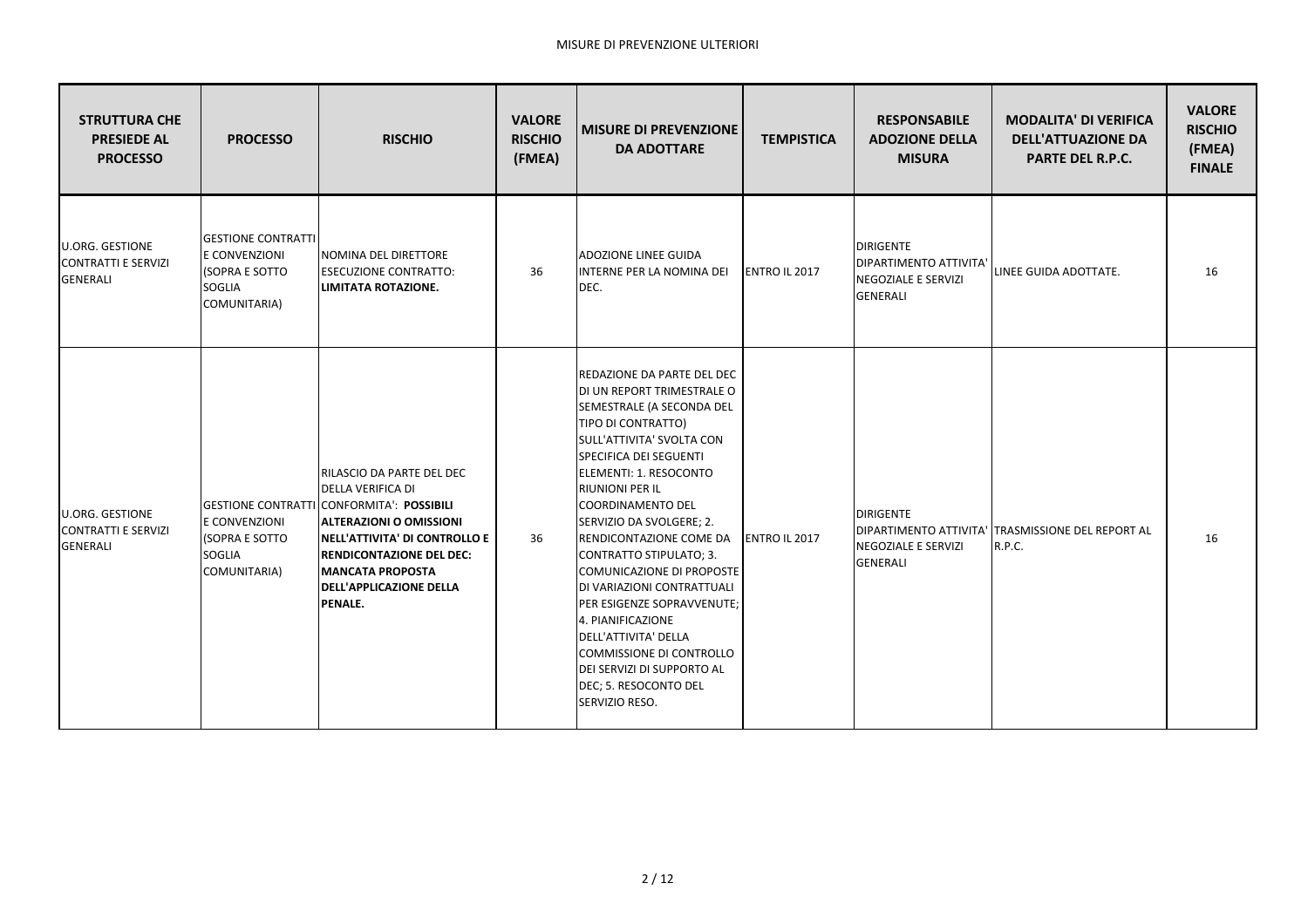| <b>STRUTTURA CHE</b><br><b>PRESIEDE AL</b><br><b>PROCESSO</b>           | <b>PROCESSO</b>                                                                                                              | <b>RISCHIO</b>                                                                                                                                                                                                                                                                                   | <b>VALORE</b><br><b>RISCHIO</b><br>(FMEA) | <b>MISURE DI PREVENZIONE</b><br><b>DA ADOTTARE</b>                                                                                                                      | <b>TEMPISTICA</b>    | <b>RESPONSABILE</b><br><b>ADOZIONE DELLA</b><br><b>MISURA</b>                                                                                                  | <b>MODALITA' DI VERIFICA</b><br><b>DELL'ATTUAZIONE DA</b><br><b>PARTE DEL R.P.C.</b>                                  | <b>VALORE</b><br><b>RISCHIO</b><br>(FMEA)<br><b>FINALE</b> |
|-------------------------------------------------------------------------|------------------------------------------------------------------------------------------------------------------------------|--------------------------------------------------------------------------------------------------------------------------------------------------------------------------------------------------------------------------------------------------------------------------------------------------|-------------------------------------------|-------------------------------------------------------------------------------------------------------------------------------------------------------------------------|----------------------|----------------------------------------------------------------------------------------------------------------------------------------------------------------|-----------------------------------------------------------------------------------------------------------------------|------------------------------------------------------------|
| <b>U.ORG. GESTIONE</b><br><b>CONTRATTI E SERVIZI</b><br><b>GENERALI</b> | <b>GESTIONE CONTRATTI</b><br>E CONVENZIONI<br>(SOPRA E SOTTO<br><b>SOGLIA</b><br>COMUNITARIA)                                | ACCETTAZIONE/RIGETTO<br>FATTURA: MANCATO RISPETTO<br><b>DELLA TEMPISTICA</b><br><b>DELL'INOLTRO DELLE FATTURE</b><br><b>RIGUARDO AI TERMINI DI</b><br><b>SCADENZA DA PARTE DELLE</b><br><b>UNITA' COMPETENTI CON</b><br><b>RISCHIO DI EFFETTUARE UN</b><br>PAGAMENTO IN RITARDO O<br>NON DOVUTO. | 36                                        | REGOLAMENTAZIONE DEL<br><b>FLUSSO DCUMENTALE TRA I</b><br>DIPARTIMENTI INTERESSATI.                                                                                     | ENTRO IL 2017        | <b>DIRIGENTE</b><br>DIPARTIMENTO ATTIVITA'<br>NEGOZIALE E SERVIZI<br><b>GENERALI E DIRIGENTE</b><br>ORGANIZZAZIONE E<br><b>GESTIONE RISORSE</b><br>FINANZIARIE | ADOZIONE LINEE GUIDA<br>OPERATIVE CHE DISCIPLINANO IL<br><b>FLUSSO DOCUMENTALE TRA I</b><br>DIPARTIMENTI INTERESSATI. | 16                                                         |
| <b>U.ORG. GESTIONE</b><br><b>CONTRATTI E SERVIZI</b><br><b>GENERALI</b> | MAGAZZINO:<br><b>GESTIONE FLUSSI IN</b><br><b>ENTRATA</b>                                                                    | VERIFICA GIACENZE: ALTERARE<br>ATTI E/O OMETTERE CONTROLLI.                                                                                                                                                                                                                                      | 30                                        | ADOZIONE DI LINEE GUIDA CON<br>SPECIFICA DISCIPLINA DELLE<br><b>FASI DI PIANIFICAZIONE E</b><br>GESTIONE DEL MAGAZZINO.                                                 | ENTRO IL 2017        | <b>DIRIGENTE</b><br><b>DIPARTIMENTO ATTIVITA</b><br>NEGOZIALE E SERVIZI<br><b>GENERALI</b>                                                                     | LINEE GUIDA ADOTTATE.                                                                                                 | 20                                                         |
| <b>U.ORG. GESTIONE</b><br><b>CONTRATTI E SERVIZI</b><br><b>GENERALI</b> | MAGAZZINO:<br><b>GESTIONE FLUSSI IN</b><br><b>ENTRATA</b>                                                                    | VERIFICA MATERIALE ARRIVATO:<br><b>ALTERARE ATTI E/O OMETTERE</b><br><b>CONTROLLI.</b>                                                                                                                                                                                                           | 24                                        | ADOZIONE DI UNA CHECK LIST<br>IN FASE DI INGRESSO.                                                                                                                      | ENTRO IL 2017        | RESPONSABILE U. ORG.<br><b>GESTIONE CONTRATTI E</b><br><b>SERVIZI GENERALI</b>                                                                                 | CHECK LIST ADOTTATA AGLI ATTI<br>DELL'UNITA' U.OP.<br>RESPONSABILE.                                                   | 16                                                         |
| <b>U.ORG. GESTIONE</b><br><b>CONTRATTI E SERVIZI</b><br><b>GENERALI</b> | MAGAZZINO:<br><b>GESTIONE FLUSSI IN</b><br><b>ENTRATA</b>                                                                    | PRESA IN CARICO DEI PRODOTTI:<br><b>ALTERARE ATTI E/O OMETTERE</b><br><b>CONTROLLI.</b>                                                                                                                                                                                                          | 24                                        | ADOZIONE DI UNA CHECK LIST<br>IN FASE DI INGRESSO.                                                                                                                      | ENTRO IL 2017        | RESPONSABILE U. ORG.<br><b>GESTIONE CONTRATTI E</b><br>SERVIZI GENERALI                                                                                        | <b>CHECK LIST ADOTTATA AGLI ATTI</b><br>DELL'UNITA' U.OP.<br>RESPONSABILE.                                            | 16                                                         |
| <b>U.ORG. GESTIONE</b><br><b>CONTRATTI E SERVIZI</b><br><b>GENERALI</b> | MAGAZZINO:<br><b>GESTIONE FLUSSI IN</b><br><b>USCITA</b>                                                                     | RICEZIONE RICHIESTE:<br><b>ACQUISIZIONE DI RICHIESTE NON</b><br><b>IN LINEA CON LA</b><br>PROGRAMMAZIONE BIENNALE.                                                                                                                                                                               | 24                                        | MODIFICA DEL MODULO<br>RICHIESTA CON INSERIMENTO<br>DI SPECIFICA ATTESTAZIONE<br>CHE LE QUANTITA' RICHIESTE<br>NON SUPERINO QUELLE<br>PREVISTE DALLA<br>PROGRAMMAZIONE. | <b>ENTRO IL 2017</b> | RESPONSABILE U. ORG.<br><b>GESTIONE CONTRATTI E</b><br><b>SERVIZI GENERALI</b>                                                                                 | MODULO MODIFICATO AGLI ATTI<br>DELL'UNITA' U.OP.<br>RESPONSABILE.                                                     | 16                                                         |
| <b>U.ORG. GESTIONE</b><br><b>CONTRATTI E SERVIZI</b><br><b>GENERALI</b> | <b>PROGRAMMAZIONE E</b><br>MANUTENZIONE<br><b>DEGLI INTERVENTI</b><br><b>ORDINARI DELLE AREE</b><br><b>VERDI DELL'ATENEO</b> | REALIZZAZIONE DEGLI<br>INTERVENTI PROGRAMMATI:<br><b>GESTIONE IMPROPRIA E</b><br>PERSONALE DEI BENI AFFIDATI.                                                                                                                                                                                    | 24                                        | UTILIZZO DI UN "MODULO<br>CANTIERE VERDE" PER LA<br>TRACCIABILITA' E IL<br>MONITORAGGIO DELLE<br>ATTIVITA'.                                                             | <b>ENTRO IL 2017</b> | RESPONSABILE U. ORG.<br><b>GESTIONE CONTRATTI E</b><br>SERVIZI GENERALI                                                                                        | MODULO ADOTTATO AGLI ATTI<br>DELL'U.OP. RESPONSABILE.                                                                 | 12                                                         |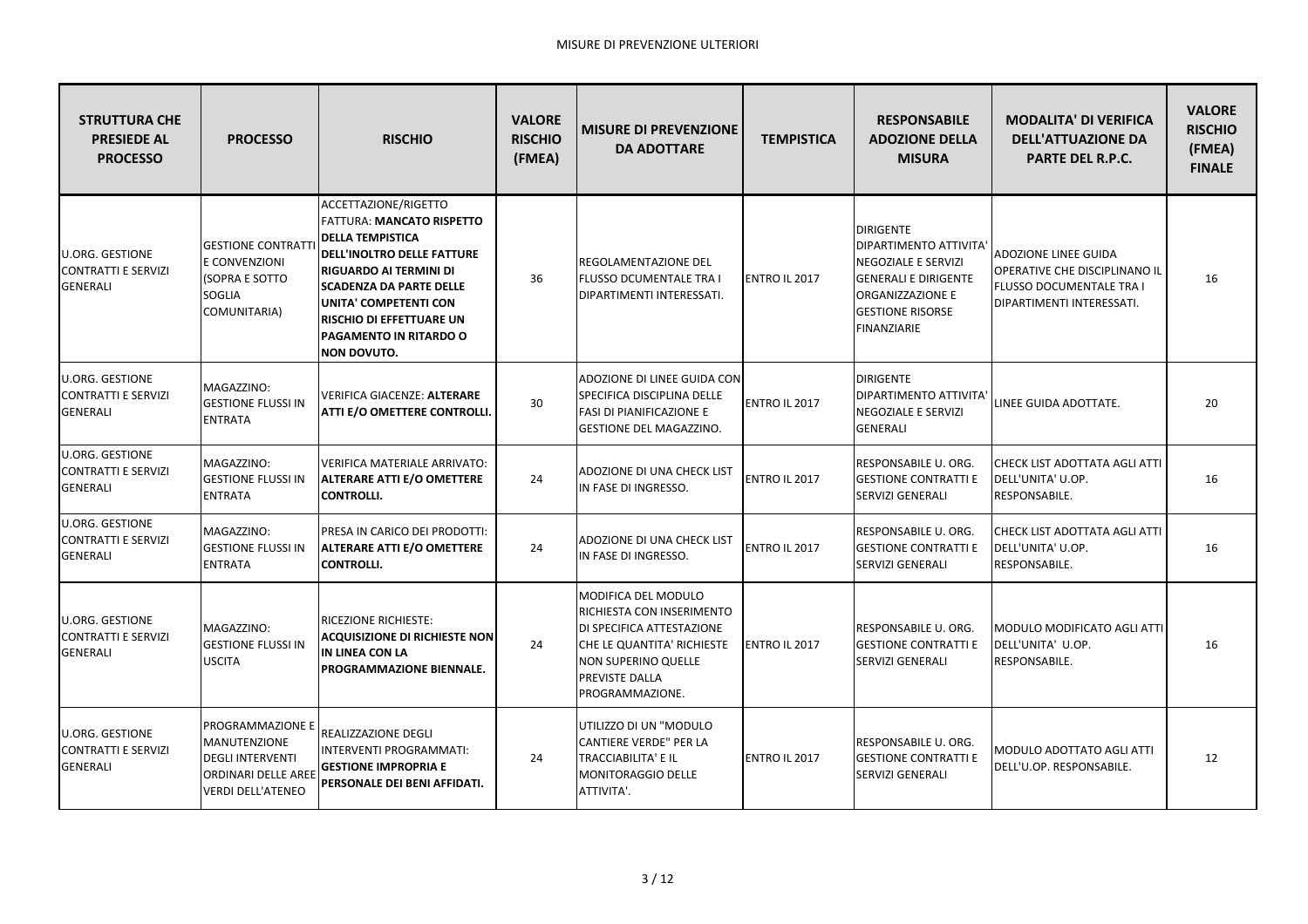| <b>STRUTTURA CHE</b><br><b>PRESIEDE AL</b><br><b>PROCESSO</b>            | <b>PROCESSO</b>                                                                                                                                                           | <b>RISCHIO</b>                                                                  | <b>VALORE</b><br><b>RISCHIO</b><br>(FMEA) | <b>MISURE DI PREVENZIONE</b><br><b>DA ADOTTARE</b>                      | <b>TEMPISTICA</b>    | <b>RESPONSABILE</b><br><b>ADOZIONE DELLA</b><br><b>MISURA</b>                         | <b>MODALITA' DI VERIFICA</b><br><b>DELL'ATTUAZIONE DA</b><br><b>PARTE DEL R.P.C.</b> | <b>VALORE</b><br><b>RISCHIO</b><br>(FMEA)<br><b>FINALE</b> |
|--------------------------------------------------------------------------|---------------------------------------------------------------------------------------------------------------------------------------------------------------------------|---------------------------------------------------------------------------------|-------------------------------------------|-------------------------------------------------------------------------|----------------------|---------------------------------------------------------------------------------------|--------------------------------------------------------------------------------------|------------------------------------------------------------|
| U.ORG. AFFIDAMENTO DI<br>FORNITURE, U.ORG.<br><b>AFFIDAMENTO SERVIZI</b> | <b>AFFIDAMENTO DI</b><br><b>FORNITURE E</b><br>AFFIDAMENTO<br><b>SERVIZI MEDIANTE</b><br><b>IPROCEDURE APERTE</b><br>SOPRA E SOTTO<br><b>SOGLIA</b><br><b>COMUNITARIA</b> | <b>LIMITATA ROTAZIONE DEI</b><br><b>COMPONENTI DELLE</b><br><b>COMMISSIONI.</b> | 40                                        | <b>ADOZIONE LINEE GUIDA</b><br>INTERNE PER LA NOMINA DEI<br>COMMISSARI. | <b>ENTRO IL 2017</b> | <b>DIRIGENTE</b><br>DIPARTIMENTO ATTIVITA'<br><b>INEGOZIALE E SERVIZI</b><br>GENERALI | <b>IEMANAZIONE LINEE GUIDA.</b>                                                      | 15                                                         |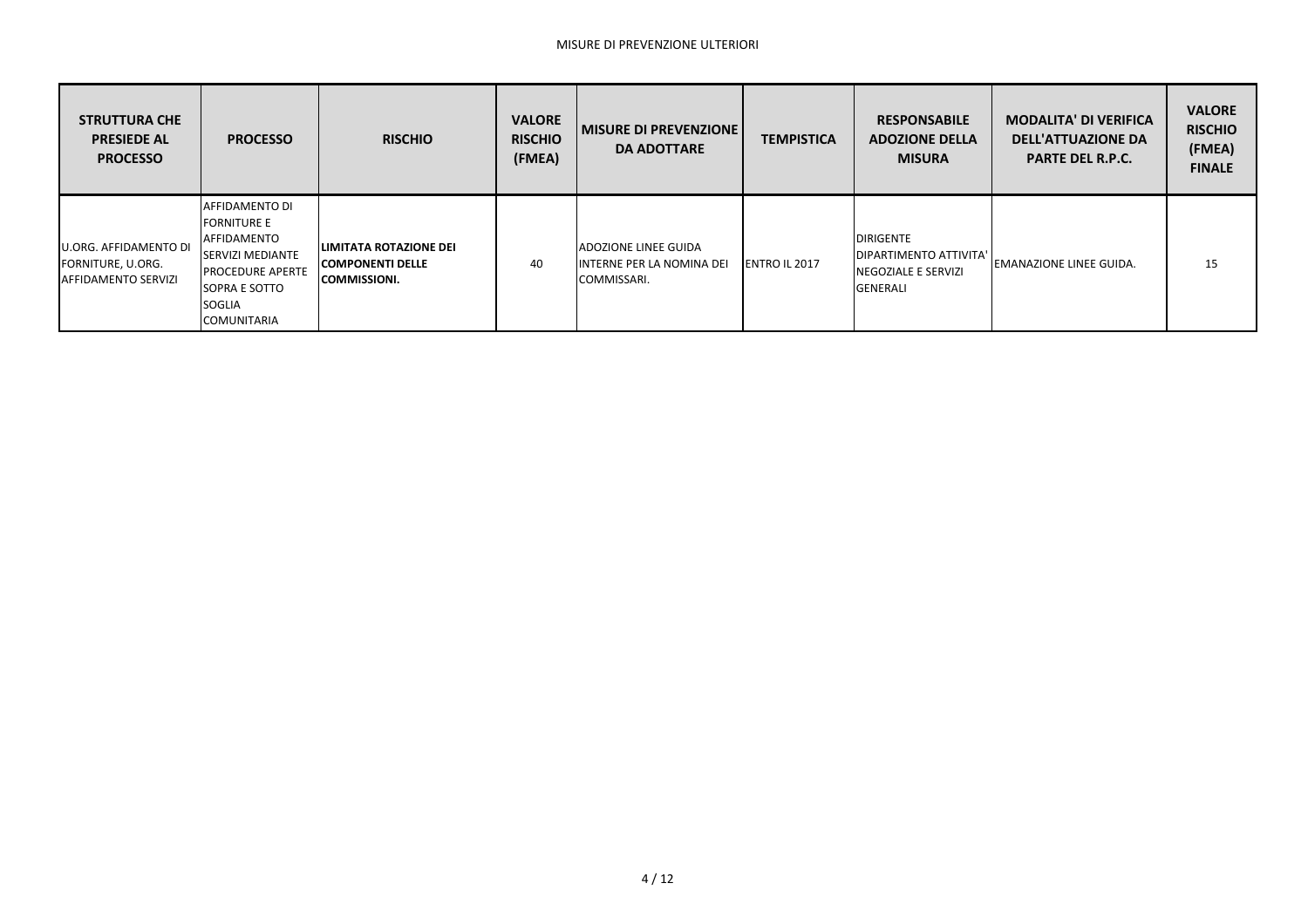## MISURE DI PREVENZIONE ULTERIORI

| <b>STRUTTURA CHE</b><br><b>PRESIEDE AL</b><br><b>PROCESSO</b> | <b>PROCESSO</b>                                                                                                                                                                                                                    | <b>RISCHIO</b>                                                                                                                                                                                                                                                                                                                                                                                                            | <b>VALORE</b><br><b>RISCHIO</b><br>(FMEA) | <b>MISURE DI PREVENZIONE</b><br><b>DA ADOTTARE</b>                                                                                                                  | <b>TEMPISTICA</b>                                                                                                                       | <b>RESPONSABILE</b><br><b>ADOZIONE DELLA</b><br><b>MISURA</b> | <b>MODALITA' DI VERIFICA</b><br><b>DELL'ATTUAZIONE DA</b><br><b>PARTE DEL R.P.C.</b> | <b>VALORE</b><br><b>RISCHIO</b><br>(FMEA)<br><b>FINALE</b> |  |  |
|---------------------------------------------------------------|------------------------------------------------------------------------------------------------------------------------------------------------------------------------------------------------------------------------------------|---------------------------------------------------------------------------------------------------------------------------------------------------------------------------------------------------------------------------------------------------------------------------------------------------------------------------------------------------------------------------------------------------------------------------|-------------------------------------------|---------------------------------------------------------------------------------------------------------------------------------------------------------------------|-----------------------------------------------------------------------------------------------------------------------------------------|---------------------------------------------------------------|--------------------------------------------------------------------------------------|------------------------------------------------------------|--|--|
| UNITA' SPECIALE DEI SERVIZI TECNICI                           |                                                                                                                                                                                                                                    |                                                                                                                                                                                                                                                                                                                                                                                                                           |                                           |                                                                                                                                                                     |                                                                                                                                         |                                                               |                                                                                      |                                                            |  |  |
| UNITA' SPECIALE DEI<br><b>SERVIZI TECNICI</b>                 | <b>PREDISPOSIZIONE DEL</b><br><b>PROGRAMMA</b><br><b>TRIENNALE DELLE</b><br><b>OPERE PUBBLICHE AI</b><br>SENSI DELL'ART. 128<br>DEL D. LGS. 163/2006<br>E S.M.I. E NUOVO<br><b>DECRETO</b><br>LEGISLATIVO N.50/16<br><b>ART.21</b> | <b>DEFINIZIONE DI UN FABBISOGNO</b><br><b>NON RISPONDENTE A CRITERI DI</b><br>EFFICIENZA/EFFICACIA/ECONOM<br><b>ICITA', MA ALLA VOLONTA' DI</b><br><b>PREMIARE INTERESSI</b><br>PARTICOLARI SCEGLIENDO DI<br>DARE PRIORITA' ALLE OPERE<br><b>PUBBLICHE DESTINATE AD</b><br><b>ESSERE REALIZZATE A FAVORE DI</b><br>UN DETERMINATO FRUITORE<br><b>FINALE OLTRE CHE DA UN</b><br><b>DETERMINATO OPERATORE</b><br>ECONOMICO. | 30                                        | <b>ELABORAZIONE PREVENTIVA DI</b><br><b>CRITERI DI ATTRIBUZIONE DI</b><br>PRIORITA' IN CONFORMITA'<br>CON LE LINEE POLITICO-<br>STRATEGICHE DI ATENEO.              | <b>ENTRO IL 2017</b>                                                                                                                    | <b>RESPONSABILE UNICO</b><br><b>DEL PROGRAMMA</b>             | IPROVVEDIMENTO DI PRESA<br>D'ATTO DA PARTE DEL<br><b>DIRETTORE GENERALE.</b>         | < 20                                                       |  |  |
| UNITA' SPECIALE DEI<br><b>SERVIZI TECNICI</b>                 | <b>PREDISPOSIZIONE DEL</b><br>PROGRAMMA<br><b>TRIENNALE DELLE</b><br><b>OPERE PUBBLICHE AI</b><br>SENSI DELL'ART. 128<br>DEL D. LGS. 163/2006<br>E S.M.I. E NUOVO<br>DECRETO<br>LEGISLATIVO N.50 /16<br><b>ART.21</b>              | <b>DEFINIZIONE DI UN FABBISOGNO</b><br>NON RISPONDENTE A CRITERI DI<br><b>EFFICIENZA/EFFICACIA/ECONOM</b><br>ICITA', MA ALLA VOLONTA' DI<br><b>PREMIARE INTERESSI</b><br>PARTICOLARI SCEGLIENDO DI<br><b>DARE PRIORITA' ALLE OPERE</b><br><b>PUBBLICHE DESTINATE AD</b><br><b>ESSERE REALIZZATE A FAVORE DI</b><br>UN DETERMINATO FRUITORE<br><b>FINALE OLTRE CHE DA UN</b><br><b>DETERMINATO OPERATORE</b><br>ECONOMICO. | 30                                        | DISAMINA PREVENTIVA DA<br>PARTE DELLA DIREZIONE<br><b>GENERALE DELLA PROPOSTA DI</b><br><b>APPROVAZIONE DA PARTE DEL</b><br><b>CONSIGLIO DI</b><br>AMMINISTRAZIONE. | 30 GG PRIMA<br>DELL'INOLTRO AL<br><b>CONSIGLIO DI</b><br>AMMINISTRAZIONE<br>PER L'ADOZIONE DEL<br>PROGRAMMA<br><b>ENTRO L'ANNO 2017</b> | RESPONSABILE UNICO<br><b>DEL PROGRAMMA</b>                    | NULLA OSTA ALL'ESAME DEL<br><b>CONSIGLIO DI</b><br>AMMINISTRAZIONE.                  | < 20                                                       |  |  |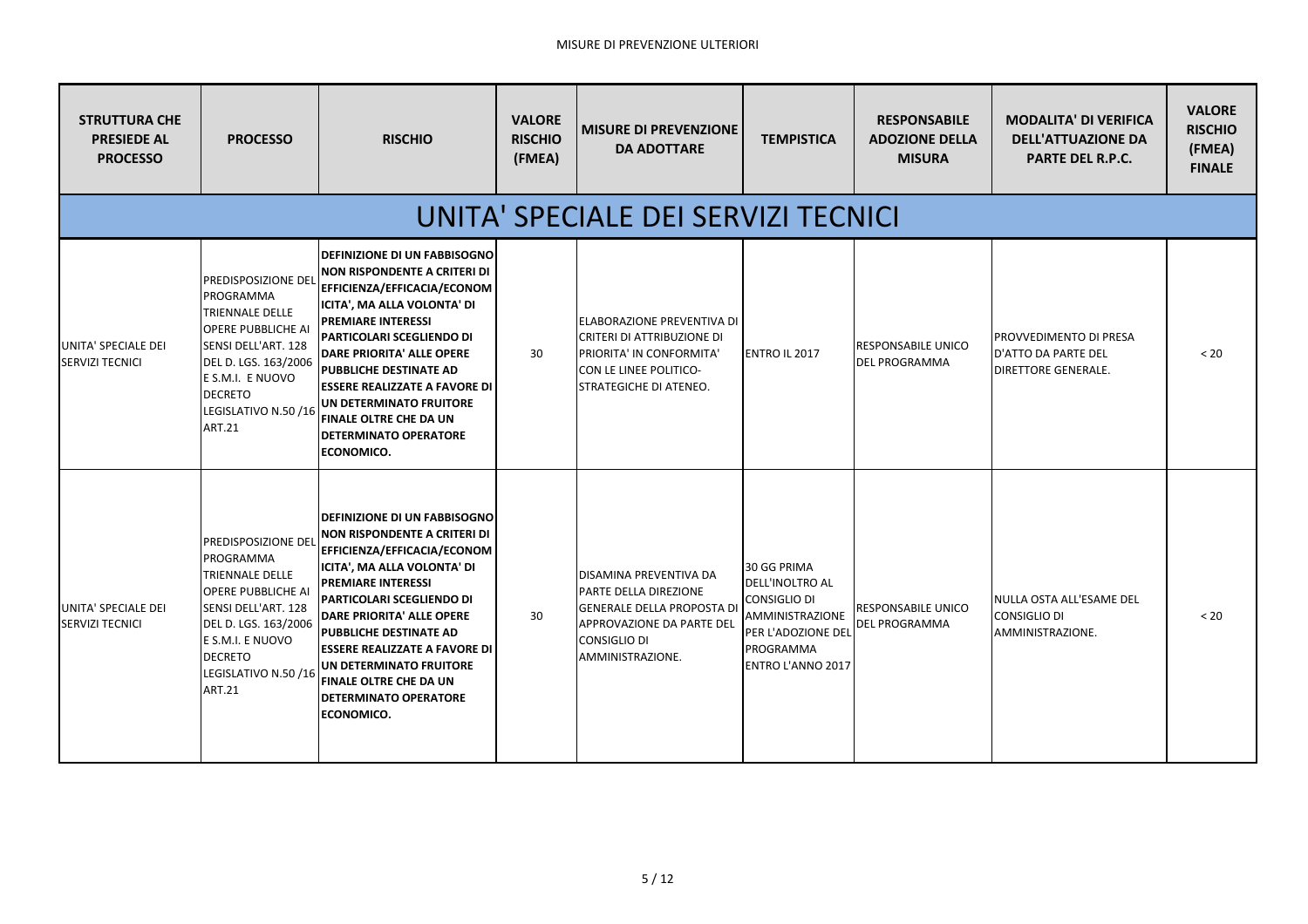| <b>STRUTTURA CHE</b><br><b>PRESIEDE AL</b><br><b>PROCESSO</b> | <b>PROCESSO</b>                                                                    | <b>RISCHIO</b>                                                                                                                                                                       | <b>VALORE</b><br><b>RISCHIO</b><br>(FMEA) | <b>MISURE DI PREVENZIONE</b><br><b>DA ADOTTARE</b>                                                                                                                                                                                                                                          | <b>TEMPISTICA</b> | <b>RESPONSABILE</b><br><b>ADOZIONE DELLA</b><br><b>MISURA</b>                  | <b>MODALITA' DI VERIFICA</b><br><b>DELL'ATTUAZIONE DA</b><br><b>PARTE DEL R.P.C.</b> | <b>VALORE</b><br><b>RISCHIO</b><br>(FMEA)<br><b>FINALE</b> |
|---------------------------------------------------------------|------------------------------------------------------------------------------------|--------------------------------------------------------------------------------------------------------------------------------------------------------------------------------------|-------------------------------------------|---------------------------------------------------------------------------------------------------------------------------------------------------------------------------------------------------------------------------------------------------------------------------------------------|-------------------|--------------------------------------------------------------------------------|--------------------------------------------------------------------------------------|------------------------------------------------------------|
| UNITA' SPECIALE DEI<br><b>SERVIZI TECNICI</b>                 | <b>IDIREZIONE LAVORI</b><br>E/O DIREZIONE<br><b>ESECUZIONE</b><br><b>CONTRATTI</b> | <b>PRESSIONI DA PARTE</b><br><b>IDELL'APPALTATORE PER</b><br><b>RIDUZIONE O NON</b><br><b>APPLICAZIONE DELLA PENALE</b><br><b>IPER RITARDO NELL'ESECUZIONE</b><br><b>DEI LAVORI.</b> | 24                                        | ICHECK LIST RELATIVA ALLA<br>VERIFICA DEI TEMPI DI<br>ESECUZIONE, DA EFFETTUARSI<br>CON CADENZA PRESTABILITA E<br><b>TRASMETTERSI AL RPCT AL FINE</b><br>DI ATTIVARE SPECIFICHE<br>MISURE DI INTERVENTO IN<br>CASO DI ECCESSIVO<br>ALLUNGAMENTO DEI TEMPI<br>RISPETTO AL<br>CRONOPROGRAMMA. | ENTRO IL 2017     | <b>DIREZIONE LAVORI E/O</b><br><b>DIREZIONE ESECUZIONE</b><br><b>CONTRATTI</b> | PRESA D'ATTO DELLA DIREZIONE<br><b>GENERALE.</b>                                     | < 20                                                       |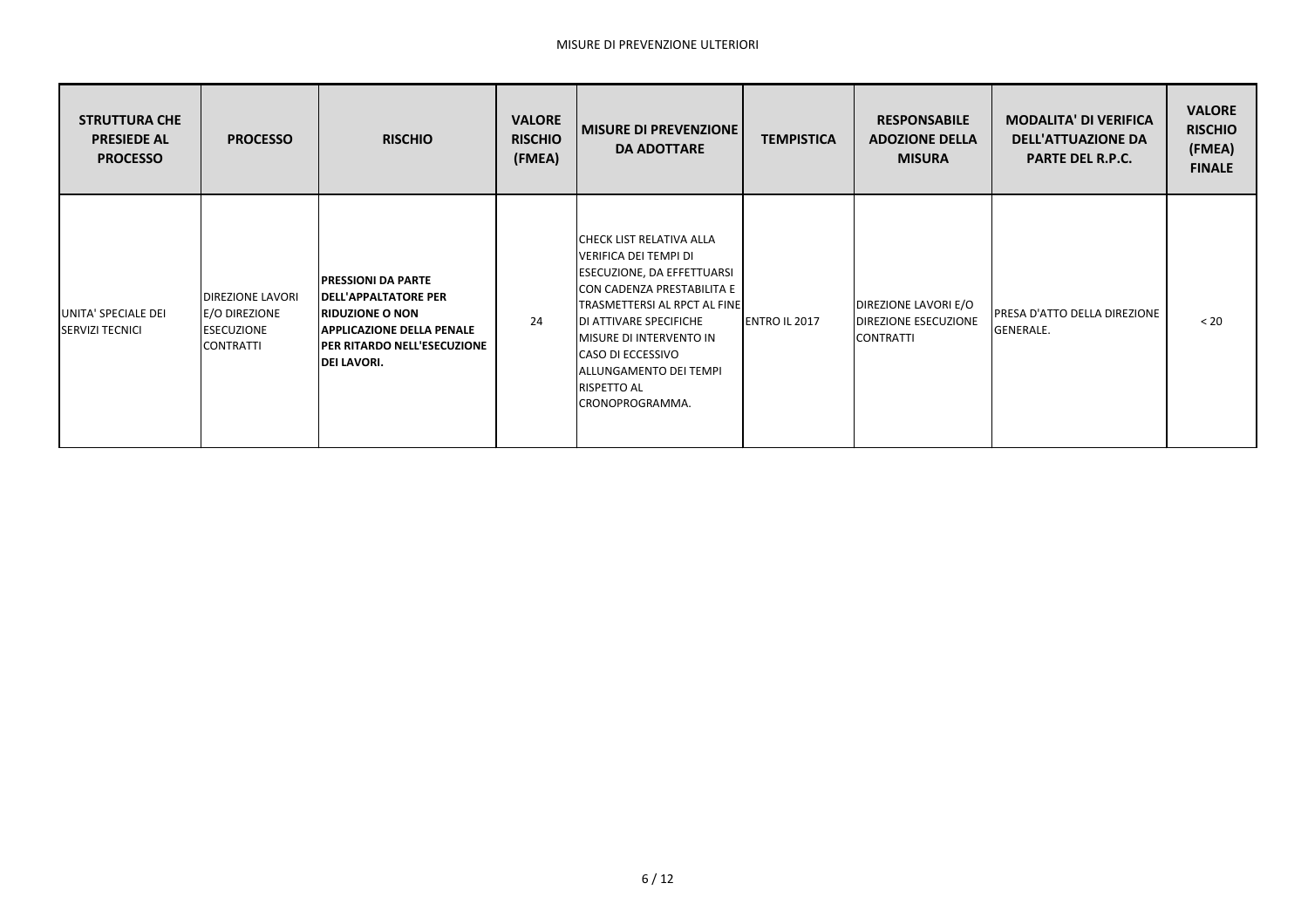| <b>STRUTTURA CHE</b><br><b>PRESIEDE AL</b><br><b>PROCESSO</b> | <b>PROCESSO</b>                                                                   | <b>RISCHIO</b>                                                                                                                                                                                                                                                                                                                                | <b>VALORE</b><br><b>RISCHIO</b><br>(FMEA) | <b>MISURE DI PREVENZIONE</b><br><b>DA ADOTTARE</b>                                                                                                                                                                                                                                                                                                                                                                                                                                                                                                                                                                                              | <b>TEMPISTICA</b> | <b>RESPONSABILE</b><br><b>ADOZIONE DELLA</b><br><b>MISURA</b>         | <b>MODALITA' DI VERIFICA</b><br><b>DELL'ATTUAZIONE DA</b><br><b>PARTE DEL R.P.C.</b> | <b>VALORE</b><br><b>RISCHIO</b><br>(FMEA)<br><b>FINALE</b> |
|---------------------------------------------------------------|-----------------------------------------------------------------------------------|-----------------------------------------------------------------------------------------------------------------------------------------------------------------------------------------------------------------------------------------------------------------------------------------------------------------------------------------------|-------------------------------------------|-------------------------------------------------------------------------------------------------------------------------------------------------------------------------------------------------------------------------------------------------------------------------------------------------------------------------------------------------------------------------------------------------------------------------------------------------------------------------------------------------------------------------------------------------------------------------------------------------------------------------------------------------|-------------------|-----------------------------------------------------------------------|--------------------------------------------------------------------------------------|------------------------------------------------------------|
| UNITA' SPECIALE DEI<br><b>SERVIZI TECNICI</b>                 | <b>DIREZIONE LAVORI</b><br>E/O DIREZIONE<br><b>ESECUZIONE</b><br><b>CONTRATTI</b> | <b>PREDISPOSIZIONE DI VARIANTI</b><br><b>DURANTE LA FASE ESECUTIVA</b><br><b>DEL CONTRATTO, AL FINE DI</b><br><b>CONSENTIRE ALL'APPALTATORE</b><br><b>DI RECUPERARE LO SCONTO</b><br><b>EFFETTUATO IN SEDE DI GARA O</b><br><b>DI CONSEGUIRE GUADAGNI</b><br>ULTERIORI.                                                                       | 24                                        | <b>FERMO RESTANDO GLI</b><br><b>ADEMPIMENTI FORMALI</b><br>PREVISTI DALLA NORMATIVA,<br><b>PREVISIONE DI UNA</b><br>CERTIFICAZIONE CON VALORE<br>INTERNO, DA INVIARSI AL RPCT<br>DA PARTE DEL RUP, CHE<br><b>ESPLICITI L'ISTRUTTORIA</b><br><b>INTERNA CONDOTTA SULLA</b><br>LEGITTIMITA' DELLA VARIANTE<br>E SUGLI IMPATTI ECONOMICI E<br>CONTRATTUALI DELLA STESSA<br>(IN PARTICOLARE CON<br>RIGUARDO ALLA CONGRUITA'<br><b>DEI COSTI E TEMPI DI</b><br><b>ESECUZIONE AGGIUNTIVI,</b><br><b>DELLE MODIFICHE DELLE</b><br>CONDIZIONI CONTRATTUALI,<br>TEMPESTIVITA' DEL PROCESSO<br>DI REDAZIONE ED<br><b>APPROVAZIONE DELLA</b><br>VARIANTE). | ENTRO IL 2017     | <b>RESPONSABILE UNICO</b><br><b>DEL PROCEDIMENTO</b>                  | PRESA D'ATTO DELLA DIREZIONE<br><b>GENERALE.</b>                                     | $< 20$                                                     |
| UNITA' SPECIALE DEI<br><b>SERVIZI TECNICI</b>                 | AFFIDAMENTO<br><b>DIRETTO LAVORI</b>                                              | <b>MOTIVAZIONE GENERICA IN</b><br>ORDINE ALLA SUSSISTENZA DEI<br><b>PRESUPPOSTI DI LEGGE PER IL</b><br><b>RICORSO ALL'AFFIDAMENTO</b><br><b>DIRETTO; INOSSERVANZA DI</b><br><b>REGOLE PROCEDURALI A</b><br><b>GARANZIA DELLA TRASPARENZA</b><br>E IMPARZIALITA' DELLA<br><b>SELEZIONE AL FINE DI FAVORIRE</b><br><b>SOGGETTI PARTICOLARI.</b> | 24                                        | INDIVIDUAZIONE PREVENTIVA<br>DI PROCEDURE, MEDIANTE<br><b>DIRETTIVE O CIRCOLARI</b><br>INTERNE, ATTE A GARANTIRE IL<br>PRINCIPIO DI ROTAZIONE.                                                                                                                                                                                                                                                                                                                                                                                                                                                                                                  | ENTRO IL 2017     | <b>RESPONSABILE</b><br>DELL'UNITA' SPECIALE<br><b>SERVIZI TECNICI</b> | PRESA D'ATTO DELLA DIREZIONE<br><b>GENERALE.</b>                                     | $< 20$                                                     |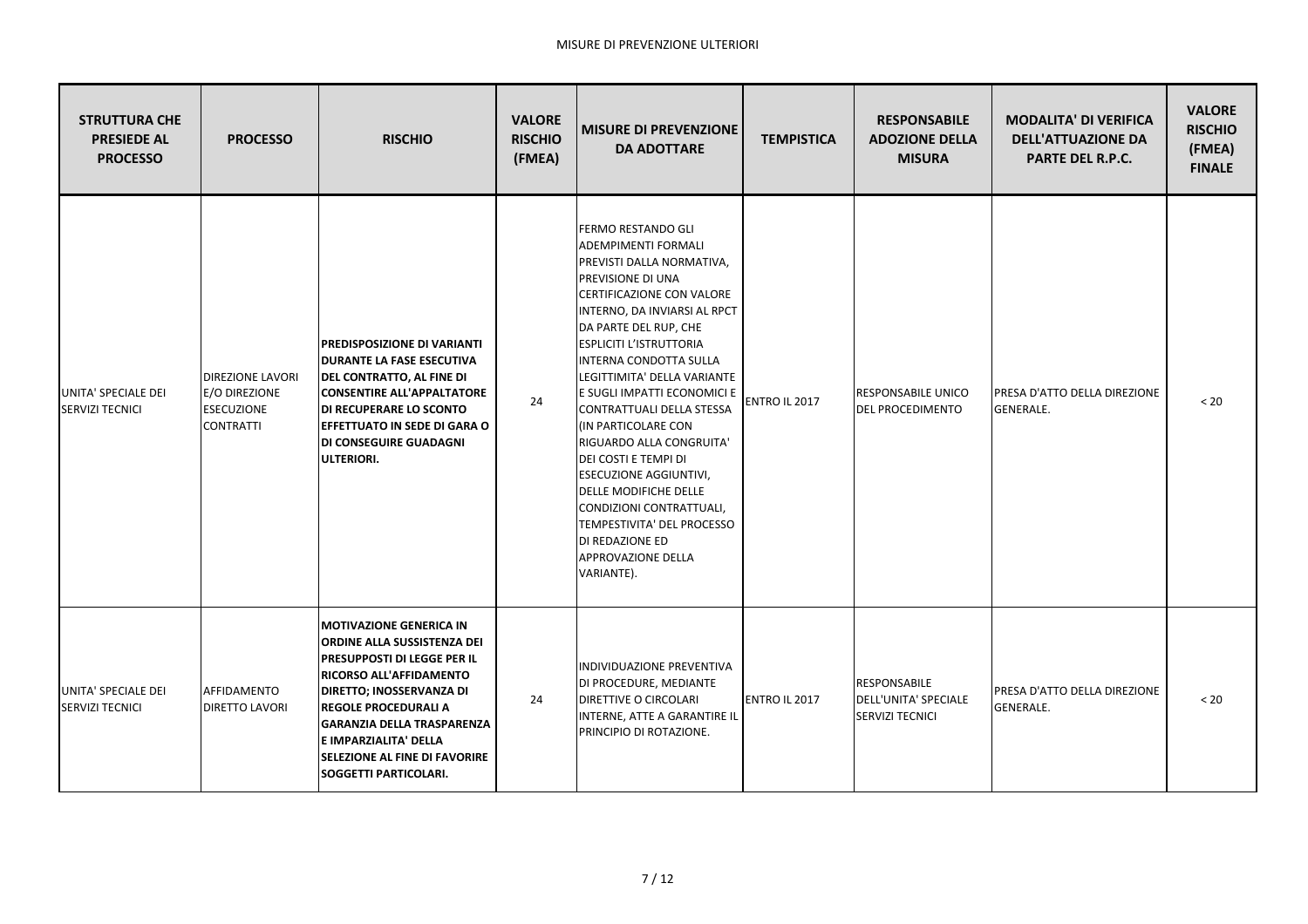| <b>STRUTTURA CHE</b><br><b>PRESIEDE AL</b><br><b>PROCESSO</b> | <b>PROCESSO</b>                              | <b>RISCHIO</b>                                                                                                                                                                                                                | <b>VALORE</b><br><b>RISCHIO</b><br>(FMEA) | <b>MISURE DI PREVENZIONE</b><br><b>DA ADOTTARE</b>                                                                                                                     | <b>TEMPISTICA</b>    | <b>RESPONSABILE</b><br><b>ADOZIONE DELLA</b><br><b>MISURA</b>                  | <b>MODALITA' DI VERIFICA</b><br><b>DELL'ATTUAZIONE DA</b><br><b>PARTE DEL R.P.C.</b> | <b>VALORE</b><br><b>RISCHIO</b><br>(FMEA)<br><b>FINALE</b> |
|---------------------------------------------------------------|----------------------------------------------|-------------------------------------------------------------------------------------------------------------------------------------------------------------------------------------------------------------------------------|-------------------------------------------|------------------------------------------------------------------------------------------------------------------------------------------------------------------------|----------------------|--------------------------------------------------------------------------------|--------------------------------------------------------------------------------------|------------------------------------------------------------|
| UNITA' SPECIALE DEI<br><b>ISERVIZI TECNICI</b>                | <b>AFFIDAMENTO</b><br><b>IDIRETTO LAVORI</b> | <b>IDISCREZIONALITA' E MANCATO</b><br><b>IRISPETTO DEI CRITERI INDICATI</b><br><b>INELLA DETERMINA A</b><br><b>CONTRARRE; MANCATO</b><br><b>IRISPETTO DEL PRINCIPIO DI</b><br><b>ROTAZIONE, LIBERA</b><br><b>CONCORRENZA.</b> | 24                                        | <b>IINDIVIDUAZIONE PREVENTIVA</b><br><b>DI PROCEDURE, MEDIANTE</b><br><b>IDIRETTIVE O CIRCOLARI</b><br>INTERNE, ATTE A GARANTIRE IL<br><b>IPRINCIPIO DI ROTAZIONE.</b> | <b>ENTRO IL 2017</b> | <b>RESPONSABILE</b><br><b>IDELL'UNITA' SPECIALE</b><br><b>ISERVIZI TECNICI</b> | <b>IPRESA D'ATTO DELLA DIREZIONE</b><br><b>GENERALE.</b>                             | < 20                                                       |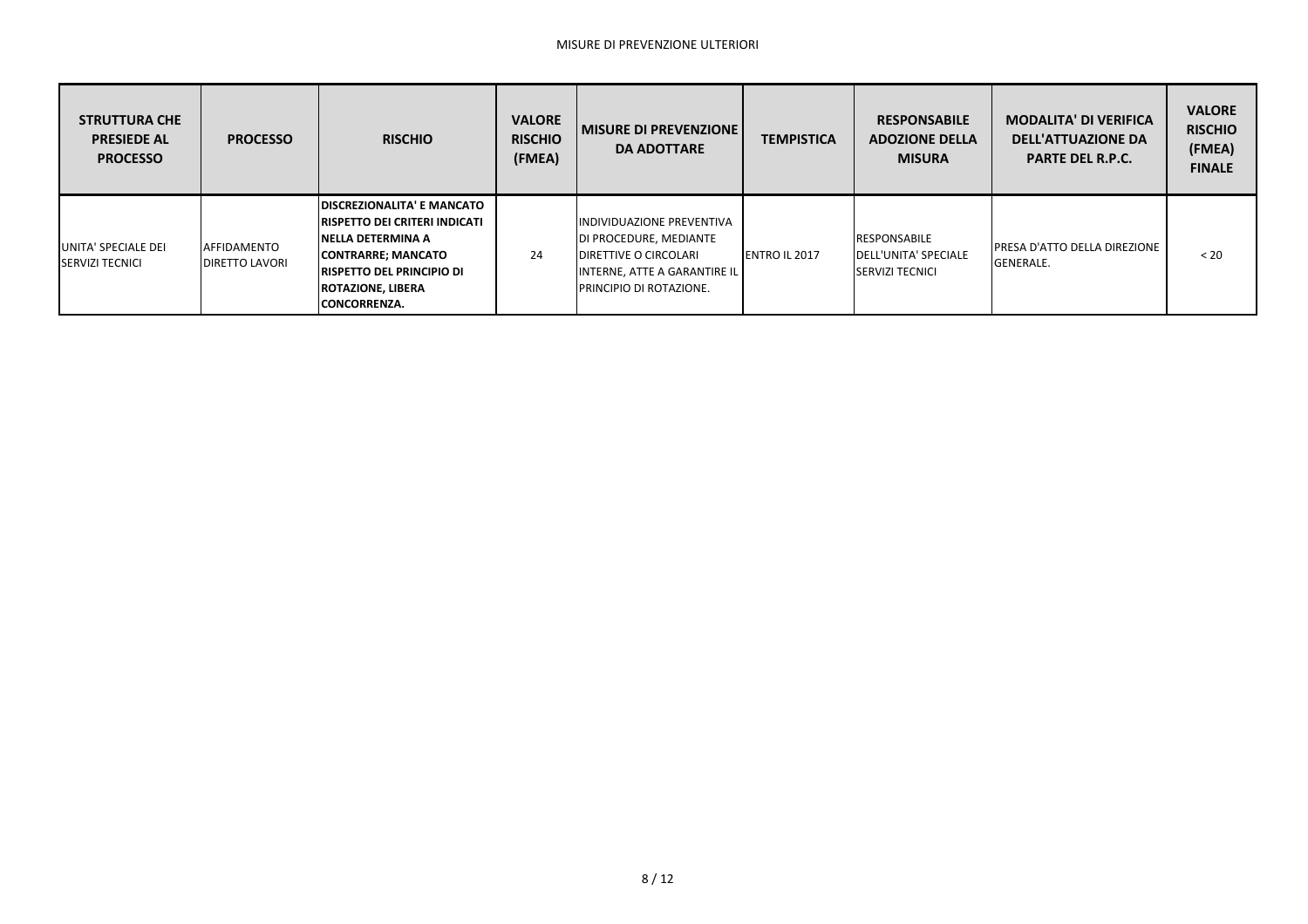| <b>STRUTTURA CHE</b><br><b>PRESIEDE AL</b><br><b>PROCESSO</b>                 | <b>PROCESSO</b>                                                                   | <b>RISCHIO</b>                                                                                                                                                                                                      | <b>VALORE</b><br><b>RISCHIO</b><br>(FMEA) | <b>MISURE DI PREVENZIONE</b><br><b>DA ADOTTARE</b>                                                                                                                                                                                                                                                                                                                                                                                                                                                             | <b>TEMPISTICA</b>    | <b>RESPONSABILE</b><br><b>ADOZIONE DELLA</b><br><b>MISURA</b> | <b>MODALITA' DI VERIFICA</b><br><b>DELL'ATTUAZIONE DA</b><br><b>PARTE DEL R.P.C.</b> | <b>VALORE</b><br><b>RISCHIO</b><br>(FMEA)<br><b>FINALE</b> |  |  |  |
|-------------------------------------------------------------------------------|-----------------------------------------------------------------------------------|---------------------------------------------------------------------------------------------------------------------------------------------------------------------------------------------------------------------|-------------------------------------------|----------------------------------------------------------------------------------------------------------------------------------------------------------------------------------------------------------------------------------------------------------------------------------------------------------------------------------------------------------------------------------------------------------------------------------------------------------------------------------------------------------------|----------------------|---------------------------------------------------------------|--------------------------------------------------------------------------------------|------------------------------------------------------------|--|--|--|
| DIREZIONE GENERALE - SERVIZI DOCUMENTALI DI ATENEO                            |                                                                                   |                                                                                                                                                                                                                     |                                           |                                                                                                                                                                                                                                                                                                                                                                                                                                                                                                                |                      |                                                               |                                                                                      |                                                            |  |  |  |
| <b>DIREZIONE GENERALE -</b><br><b>SERVIZI DOCUMENTALI DI</b><br><b>ATENEO</b> | <b>IDOCUMENTI</b><br><b>CARTACEI IN ARRIVO</b><br>(ESCLUSE LE GARE DI<br>APPALTO) | IRICEZIONE DOCUMENTI<br>(CONSEGNA ALLO SPORTELLO) -<br>IN CASO DI SCADENZE<br>CONCORSUALI: ACCETTAZIONE<br><b>DEI DOCUMENTI OLTRE I</b><br><b>ITERMINI CONSENTITI.</b>                                              | 30                                        | 1) EMANAZIONE DI UNA<br>ICIRCOLARE RIVOLTA A TUTTE<br><b>ILE STRUTTURE INTERESSATE AL</b><br>FINE DI UNIFORMARE L'ORARIO<br>DI SCADENZA DEI BANDI A<br>QUELLO DI CHIUSURA DELLO<br>SPORTELLO DEL PROTOCOLLO<br><b>IGENERALE E DI INFORMARE</b><br><b>IPREVENTIVAMENTE L'U.OP</b><br><b>PROTOCOLLO GENERALE SULLE</b><br><b>ISCADENZE DEI BANDI E SULLE</b><br>EVENTUALI PROROGHE. 2)<br>ADOZIONE DI UN ORDINE DI<br><b>SERVIZIO INTERNO PER IL</b><br><b>FLUSSO DEI</b><br>DOCUMENTI/PLICHI ALLO<br>SPORTELLO. | <b>ENTRO IL 2017</b> | <b>DIREZIONE GENERALE</b>                                     | 1) CIRCOLARE EMANATA / 2)<br>ORDINE DI SERVIZIO ADOTTATO.                            | 15                                                         |  |  |  |
| <b>DIREZIONE GENERALE -</b><br>SERVIZI DOCUMENTALI DI<br><b>ATENEO</b>        | <b>DOCUMENTI</b><br><b>CARTACEI IN ARRIVO</b><br>(ESCLUSE LE GARE DI<br>APPALTO)  | <b>CUSTODIA DEL DOCUMENTO</b><br><b>FINALIZZATA ALLA</b><br>REGISTRAZIONE IN PROTOCOLLO:<br><b>SMARRIMENTO E/O</b><br><b>ALTERAZIONE DEL DOCUMENTO</b><br><b>PRIMA DELLA REGISTRAZIONE IN</b><br><b>PROTOCOLLO.</b> | 30                                        | ADOZIONE DI UN ORDINE DI<br><b>ISERVIZIO INTERNO PER IL</b><br><b>FLUSSO DEI</b><br>DOCUMENTI/PLICHI ALLO<br>SPORTELLO.                                                                                                                                                                                                                                                                                                                                                                                        | <b>ENTRO IL 2017</b> | <b>DIREZIONE GENERALE</b>                                     | ORDINE DI SERVIZIO ADOTTATO.                                                         | 15                                                         |  |  |  |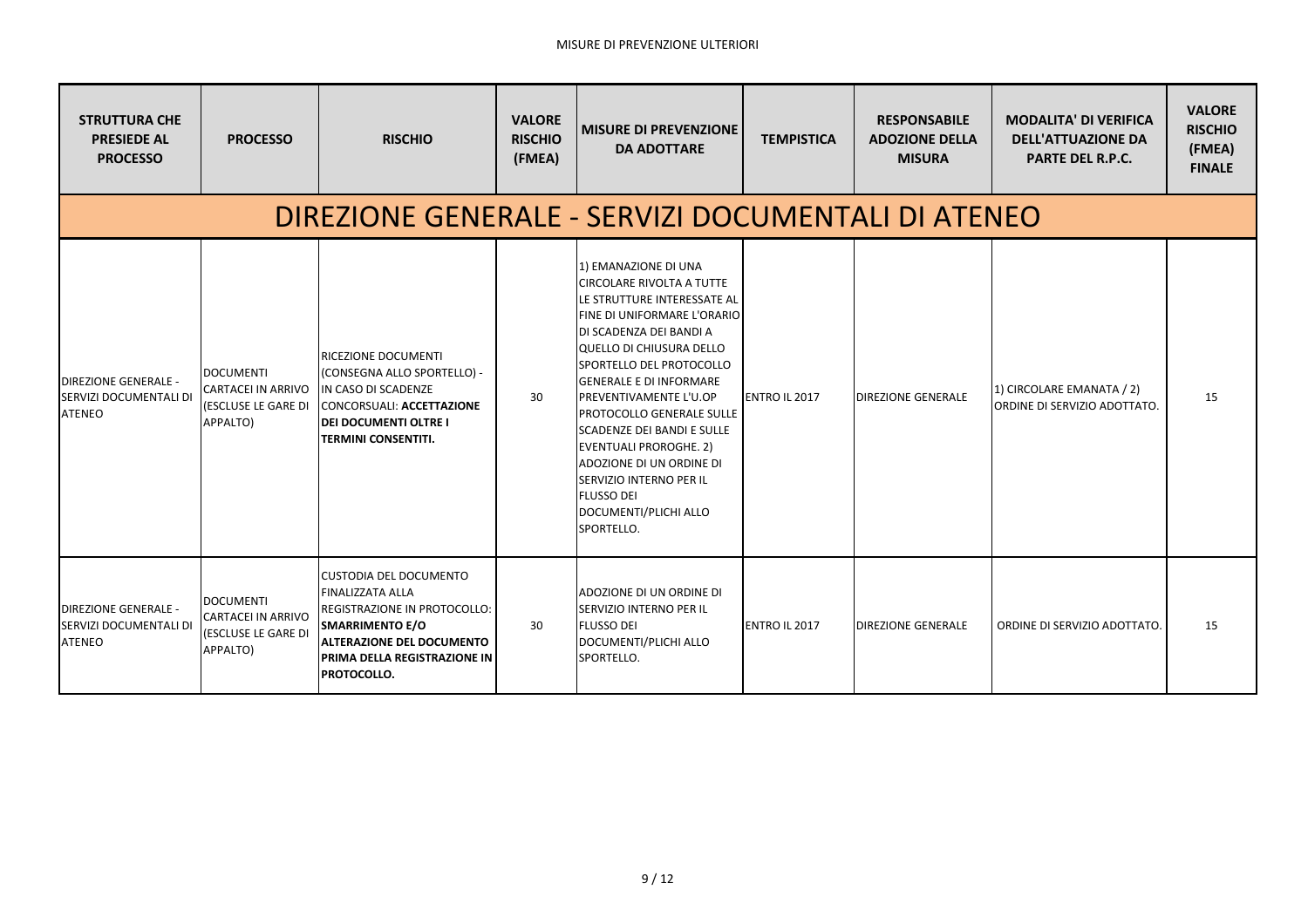| <b>STRUTTURA CHE</b><br><b>PRESIEDE AL</b><br><b>PROCESSO</b>                             | <b>PROCESSO</b>                                                  | <b>RISCHIO</b>                                                                                                                                                                                              | <b>VALORE</b><br><b>RISCHIO</b><br>(FMEA) | <b>MISURE DI PREVENZIONE</b><br><b>DA ADOTTARE</b>                                                                                                                                                                                                                                                                                                                                                                                                                                          | <b>TEMPISTICA</b>    | <b>RESPONSABILE</b><br><b>ADOZIONE DELLA</b><br><b>MISURA</b> | <b>MODALITA' DI VERIFICA</b><br><b>DELL'ATTUAZIONE DA</b><br><b>PARTE DEL R.P.C.</b> | <b>VALORE</b><br><b>RISCHIO</b><br>(FMEA)<br><b>FINALE</b> |
|-------------------------------------------------------------------------------------------|------------------------------------------------------------------|-------------------------------------------------------------------------------------------------------------------------------------------------------------------------------------------------------------|-------------------------------------------|---------------------------------------------------------------------------------------------------------------------------------------------------------------------------------------------------------------------------------------------------------------------------------------------------------------------------------------------------------------------------------------------------------------------------------------------------------------------------------------------|----------------------|---------------------------------------------------------------|--------------------------------------------------------------------------------------|------------------------------------------------------------|
| <b>DIREZIONE GENERALE -</b><br>SERVIZI DOCUMENTALI DI CARTACEI IN ARRIVO<br><b>ATENEO</b> | <b>DOCUMENTI</b><br><b>GARE DI APPALTO</b>                       | RICEZIONE DI PLICHI DI GARA DI<br><b>APPALTO (SERVIZI</b><br>POSTALI/CORRIERI, CONSEGNA<br>ALLO SPORTELLO):<br><b>ACCETTAZIONE DEL PLICO OLTRE</b><br>I TERMINI CONSENTITI.                                 | 30                                        | 1) EMANAZIONE DI UNA<br><b>CIRCOLARE RIVOLTA A TUTTE</b><br>LE STRUTTURE INTERESSATE AL<br>FINE DI UNIFORMARE L'ORARIO<br>DI SCADENZA DEI BANDI A<br>QUELLO DI CHIUSURA DELLO<br>SPORTELLO DEL PROTOCOLLO<br><b>GENERALE E DI INFORMARE</b><br>PREVENTIVAMENTE L'U.OP<br>PROTOCOLLO GENERALE SULLE<br>SCADENZE DEI BANDI E SULLE<br><b>EVENTUALI PROROGHE. 2)</b><br>ADOZIONE DI UN ORDINE DI<br><b>SERVIZIO INTERNO PER IL</b><br><b>FLUSSO DEI</b><br>DOCUMENTI/PLICHI ALLO<br>SPORTELLO. | <b>ENTRO IL 2017</b> | <b>DIREZIONE GENERALE</b>                                     | 1) CIRCOLARE EMANATA / 2)<br>ORDINE DI SERVIZIO ADOTTATO.                            | 15                                                         |
| <b>DIREZIONE GENERALE -</b><br>SERVIZI DOCUMENTALI DI<br><b>ATENEO</b>                    | <b>DOCUMENTI</b><br>CARTACEI IN ARRIVO<br><b>GARE DI APPALTO</b> | <b>CUSTODIA DEL PLICO</b><br><b>FINALIZZATA ALLA</b><br>REGISTRAZIONE IN PROTOCOLLO:<br><b>SMARRIMENTO E/O</b><br><b>ALTERAZIONE DEL PLICO PRIMA</b><br><b>DELLA REGISTRAZIONE IN</b><br><b>PROTOCOLLO.</b> | 30                                        | ADOZIONE DI UN ORDINE DI<br>SERVIZIO INTERNO PER IL<br><b>FLUSSO DEI</b><br>DOCUMENTI/PLICHI ALLO<br>SPORTELLO.                                                                                                                                                                                                                                                                                                                                                                             | <b>ENTRO IL 2017</b> | <b>DIREZIONE GENERALE</b>                                     | ORDINE DI SERVIZIO ADOTTATO.                                                         | 15                                                         |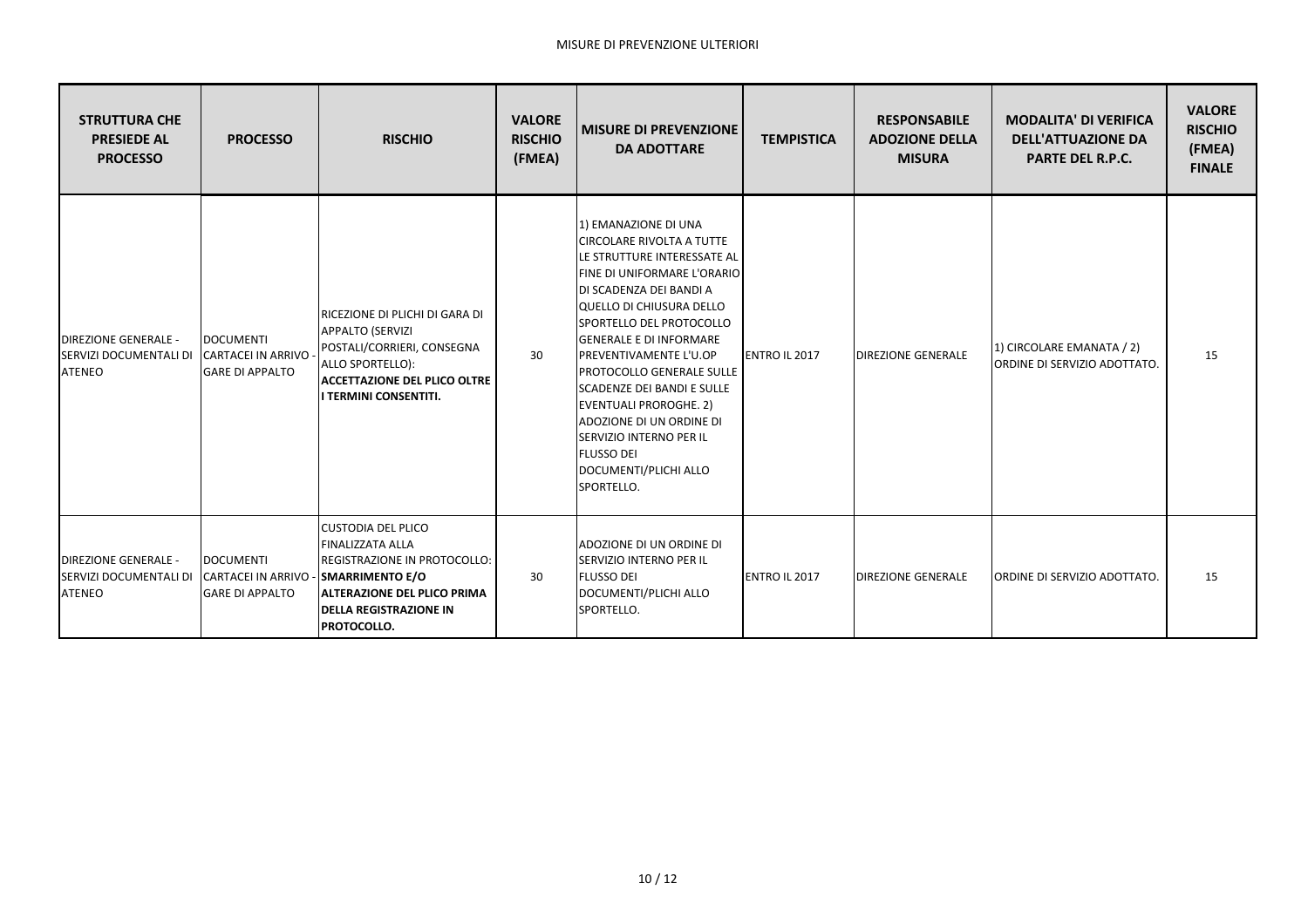| <b>STRUTTURA CHE</b><br><b>PRESIEDE AL</b><br><b>PROCESSO</b>                                                      | <b>PROCESSO</b>                                   | <b>RISCHIO</b>                                                                                                                                                                    | <b>VALORE</b><br><b>RISCHIO</b><br>(FMEA) | <b>MISURE DI PREVENZIONE</b><br><b>DA ADOTTARE</b>                                                 | <b>TEMPISTICA</b>    | <b>RESPONSABILE</b><br><b>ADOZIONE DELLA</b><br><b>MISURA</b>                                                                                                                 | <b>MODALITA' DI VERIFICA</b><br><b>DELL'ATTUAZIONE DA</b><br><b>PARTE DEL R.P.C.</b> | <b>VALORE</b><br><b>RISCHIO</b><br>(FMEA)<br><b>FINALE</b> |  |  |  |
|--------------------------------------------------------------------------------------------------------------------|---------------------------------------------------|-----------------------------------------------------------------------------------------------------------------------------------------------------------------------------------|-------------------------------------------|----------------------------------------------------------------------------------------------------|----------------------|-------------------------------------------------------------------------------------------------------------------------------------------------------------------------------|--------------------------------------------------------------------------------------|------------------------------------------------------------|--|--|--|
| <b>CIAM</b>                                                                                                        |                                                   |                                                                                                                                                                                   |                                           |                                                                                                    |                      |                                                                                                                                                                               |                                                                                      |                                                            |  |  |  |
| <b>U.ORG. SISTEMA</b><br><b>INFORMATICO</b><br><b>CONTABILITA', RISORSE</b><br><b>UMANE E PRESENZE-</b><br>ASSENZE | RICHIESTA NUOVO<br><b>BADGE</b>                   | POSSIBILITA' DI CLONARE IL<br><b>BADGE.</b>                                                                                                                                       | 30                                        | ISTITUZIONE DEL MAGAZZINO<br>DEI BADGE CON UN REGISTRO<br>DI CARICO/SCARICO.                       | ENTRO IL 2017        | RESP. U.ORG. SISTEMA<br><b>INFORMATICO</b><br>CONTABILITA', RISORSE<br><b>UMANE E PRESENZE-</b><br>ASSENZE                                                                    | COMUNICAZIONE ATTIVAZIONE<br>AL PRESIDENTE CIAM E AL R.P.C.                          | 10                                                         |  |  |  |
| <b>U.ORG. SISTEMA</b><br><b>INFORMATIVO SERVIZI</b><br><b>WEB DIDATTICA STUDENTI</b>                               | <b>GESTIONE DELLE</b><br><b>CARRIERE STUDENTI</b> | <b>ACQUISIZIONE ESITI ESAMI</b><br>AUTOMATICA: MANIPOLAZIONE<br><b>DEI DATI DELLE CARRIERE.</b>                                                                                   | 30                                        | <b>IDENTIFICAZIONE EVENTI</b><br>"SPIA": AD ES. ELENCO<br>MODIFICHE E/O<br>CANCELLAZIONI DI ESAMI. | ENTRO IL 2017        | <b>DIPARTIMENTO SERVIZI</b><br><b>DIDATTICI E ALTA</b><br>FORMAZIONE/CIAM -<br><b>U.ORG. SISTEMA</b><br><b>INFORMATIVO SERVIZI</b><br><b>WEB DIDATTICA</b><br><b>STUDENTI</b> | REPORT AL R.P.C.                                                                     | 20                                                         |  |  |  |
| <b>U.ORG. SISTEMA</b><br><b>INFORMATIVO SERVIZI</b><br><b>WEB DIDATTICA STUDENT</b>                                | <b>GESTIONE DELLE</b><br><b>CARRIERE STUDENTI</b> | IMMATRICOLAZIONE/ISCRIZIONE:<br><b>ALTERAZIONE DATI DI</b><br><b>PAGAMENTO TASSE</b><br>UNIVERSITARIE.                                                                            | 30                                        | <b>VERIFICA A CAMPIONE</b><br>ACQUISIZIONI MANUALI MAV.                                            | <b>ENTRO IL 2017</b> | DIPARTIMENTO SERVIZI<br><b>DIDATTICI E ALTA</b><br>FORMAZIONE/CIAM -<br><b>U.ORG. SISTEMA</b><br><b>INFORMATIVO SERVIZI</b><br><b>WEB DIDATTICA</b><br><b>STUDENTI</b>        | REPORT AL R.P.C.                                                                     | 10                                                         |  |  |  |
| <b>U.ORG. SISTEMA</b><br><b>INFORMATIVO SERVIZI</b><br><b>WEB DIDATTICA STUDENTI</b>                               | <b>GESTIONE DELLE</b><br><b>CARRIERE STUDENTI</b> | <b>ACQUISIZIONE ESITI ESAMI</b><br>AUTOMATICA: CORREZIONE ESITI<br><b>ESAMI - CANCELLAZIONE ESAME</b><br><b>NON AUTORIZZATA</b><br>(ATTUALMENTE NON E'<br>TRACCIATA DAL SISTEMA). | 75                                        | <b>ELIMINAZIONE DELLA</b><br>POSSIBILITA' DI CANCELLARE<br>L'ESAME / TRACCIA NEL LOG.              | <b>ENTRO IL 2017</b> | CIAM - U.ORG. SISTEMA<br><b>INFORMATIVO SERVIZI</b><br><b>WEB DIDATTICA</b><br><b>STUDENTI</b>                                                                                | <b>MODIFICA PIATTAFORMA</b><br>INFORMATICA.                                          |                                                            |  |  |  |